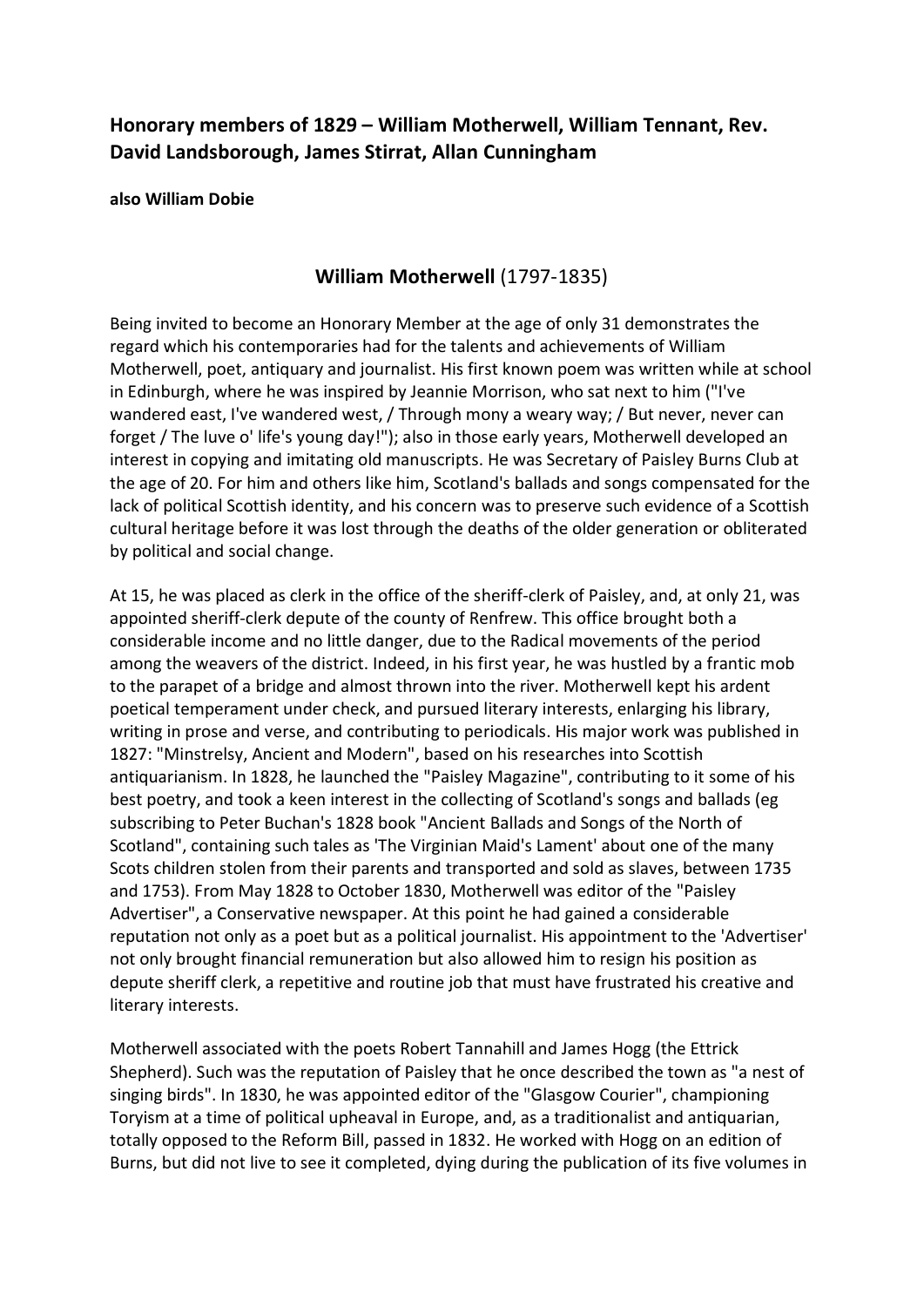1834-36. He was able to trace linking themes and influences among the Scottish, Gaelic and English ballads and songs. His work was a great influence on Francis James Child (1825-96), the Boston-born American collector and researcher of ballads - Child's research was international, covering 37 languages, and, like Motherwell's, focused on the words and themes rather than the music. Influenced by Motherwell, Child sought to publish all extant versions in copies as close to oral tradition as possible; thus Motherwell's work "was the sine qua non for ballad scholarship in the modern sense" (Brown, 2001).

William Motherwell's work was cut short by his death less than three weeks after his 38th birthday, from apoplexy (a stroke), caused, some say, by overwork - the "Glasgow Courier" appeared thrice weekly, and he "found it impossible to command his attention to every scene of action, and his temper upon every variety of subject". His funeral was attended by mourners of every political opinion. His monument in Glasgow Necropolis (1851) was executed by James Fillans (1808-52; his most famous work are the Corinthian capitals on Glasgow Royal Exchange, now GOMA, for which he was nicknamed 'the young Athenian'), who had particularly admired Motherwell, and had executed a number of portraits of him; the monument lost its Parian marble bust of the poet c.1970s, and its incised friezes of scenes from Motherwell's works (eg Halberd The Grim) are decaying rapidly. Apart from the edition of Burns, also unfinished at his death was a prose collection of Norse legends, said to be of great power and beauty, and materials for a life of Tannahill. More of his poetry appeared in "The American Whig Review" and "The United States Democratic Review" (both in 1851).

William Motherwell's fame continues into the 21st century. Research for this article led to a Czech version of one of his poems. It also led to "The Wars of Germany", lyrics by Motherwell, melody traditional, arranged and sung by the Tannahill Weavers; the song capturing, with all the emotion of a possibly final parting, the departure of a girl's "sodger lad" to "bluidy wars in High Germany". This century, Mary Ellen Brown, Professor of Folklore and Adjunct Professor of English at Indiana University, has published "William Motherwell's Cultural Politics" (2001, Univ. of Kentucky Press), as well as a book on Child (2001) and a book on Burns and Tradition (Macmillan, 1984) - the bulk of her academic career has been spent on researching 18th & 19th century Scottish materials, and her book on Motherwell is fascinating for its Motherwell-oriented insights to West of Scotland culture and politics of the time.

William Motherwell therefore is a significant figure not only at the time of his acceptance as an Honorary Member but also in the overall picture of cross-cultural influences, then and today, in the field of research into culture, politics and tradition. Like Burns and so many others, his life was short but his legacy significant.

#### *contributed by I J Dickson (who much enjoyed doing the research for this appreciation)*

#### Letter of acceptance, written from the Advertiser Office in Paisley on 14 Feb., 1829 Sir,

I had the honour of receiving your gratifying communication of the 2d Instant announcing that the Irvine Burns Club at their Anniversary held on the 26 Ult had conferred on me the destinction of adding my name to their list of Honorary Members.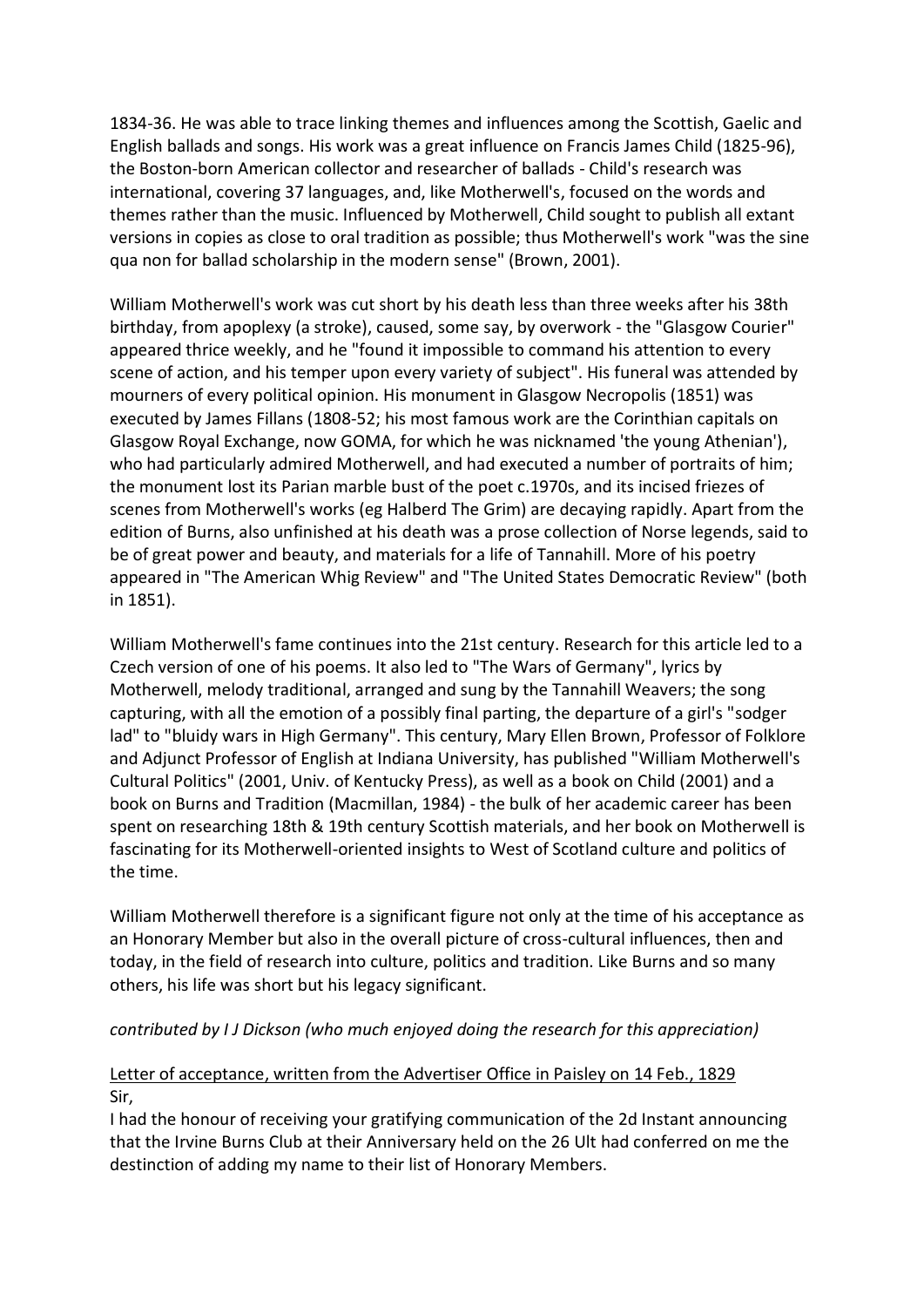Though perfectly unconscious of any adequate literary exertion on my part which could lead me to expect such an honor I feel the worth of being so distinguished by the Club; and, while I gratefully accept of this mark of their regard, I beg you will, at your first meeting, convey to them my sincere thanks for the distinction they have been pleased to confer on me. But though on the score of literary talent I disclaim all title to be ranked among your numbers allow me to say that in honest admiration of the highly gifted Son of Genius to whom the Club is dedicated I would be unfond to yield in intensity of feeling to the most enthusiastic of those with whom I am now proud to recognize myself as associated in the character of an Honorary Member.

On reference to the date of your letter I am under the necessity of apologizing for my delay in answering it, which arose from my having entrusted myself with depositing an answer in the post office. My answer which I had written on receipt found its way to my pocket but never to the mail bag. Only this evening I discovered my omission and have now endeavoured to repair an unintentional piece of impoliteness.

I have the honour to be, Sir, Your most Obedt. Servt. W Motherwell

Notes: (The word 'unfond' is recognised in the Scots Dictionary.)

### **William Tennant** (1784-1848)

William Tennant, an accomplished linguist, enjoyed immediate success with his long epic poem "Anster Fair" (of which more below) published in 1812 and revised for a second edition in 1814. Of his several other works in the following fifteen years, none approached "Anster Fair" either in merit or in popularity. Nevertheless, that initial success, coupled with his prodigious mastery of languages, ensured his continuing high regard.

Born in Anstruther, Fife, he was lame, from infancy, in both legs and used crutches all his life. At 15, he went to St Andrews University and studied Latin and Greek for two years until financial pressures caused his return home, where he taught himself Hebrew and read the whole Hebrew Bible. Employed as a clerk by his brother, a corn factor, he studied language after language - even Gaelic ("the most impracticable of all living languages") well enough to read the Highland New Testament with ease and fluency.

On the collapse of the corn-factor business, he devoted his time to writing "Anster Fair", in six cantos. A popular Scottish ballad (dated 1642; attributed to Francis Sempill) tells of Maggie Lauder, a bonnie and lively lass, captivated by Rab the Ranter. Tennant's mockheroic work tells of the contest for her hand at Anstruther Fair, "our famous market-day". The description is vivid and amusing; the contests include sack-racing, ass-racing and bagpiping; the style is one of exuberant wit, with fantastical classical allusions contrasting with the simple scenes of a Scottish town. The 'ottava rima' metre, previously long-neglected in English poetry, but known to Tennant from his studies of Italian verse, was adopted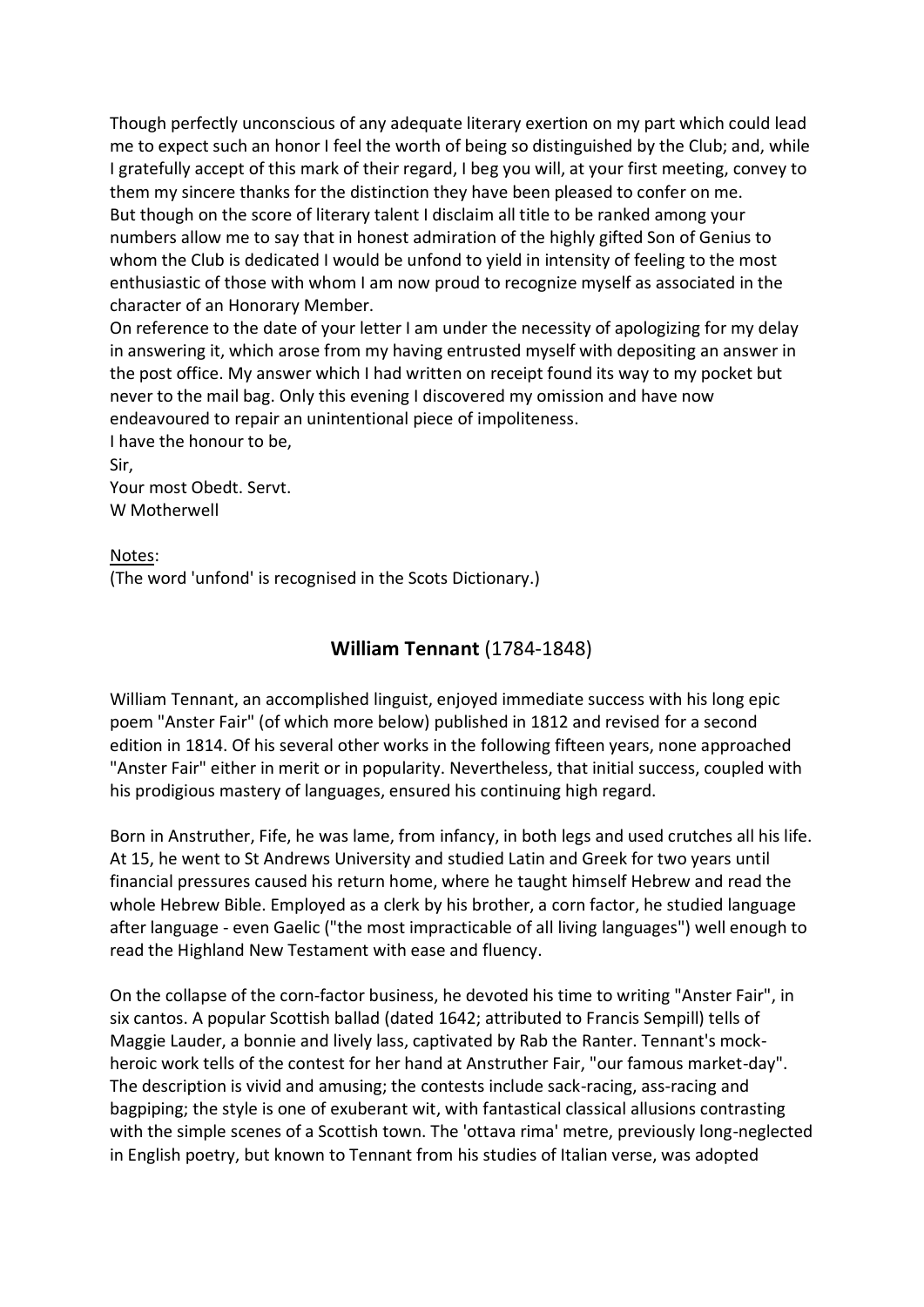thereafter by, among others, Lord Byron in 'Don Juan', and may have had some influence on James Hogg (Gioia Angeletti, Università di Bologna, 1998).

William Tennant then became schoolmaster at a village conveniently near to St Andrews and its college library, and taught himself Syriac, Persian and Arabic languages. In 1816 he was promoted to a post at Lasswade (chiefly through the kind offices of George Thomson, the friend and correspondent of Burns), bringing him into contact with Edinburgh literary society. In 1819 he was appointed teacher of classical and oriental languages at what was to become Dollar Academy. Settled into this post, he was made an honorary member of Dumfries Burns Club in 1822 and of Irvine Burns Club in 1829.

In 1834 (or '35) Tennant was appointed Professor of Oriental Languages at St Andrews University. Devongrove, a pleasant villa, remained his home, and its library was his world. He died there, weakened by a cold of two years' standing.

A longer biography is available on the Web at electricscotland.com, but web-searching for "Anster Fair" may also lead you to a totally different poem "The Culprit Fay" (1817) by American poet Joseph Rodman Drake - though it takes its cue from one verse of Tennant's work, it bears no resemblance to it. Let us remember this Honorary Member as the author of the real "Anster Fair" and as a figure who, in his determination to overcome the limitations imposed by lameness, encouraged a love of literature and languages among the young minds in his care and among his many friends.

#### *contributed by I J Dickson (who much enjoyed doing the research for this appreciation)*

#### Letter of acceptance, written from Devongrove, Dollar Institute, on 5 Feb., 1829

Sir,

I am favoured with your much esteemed letter of 2d informing me that the Burns Club of Irvine, of which you are Chairman, elected me on the 26th ulto an Honorary Member of that joyous association.

I beg, Sir, you will accept for yourself as Chairman, for the Secretary and for the other members, my warmest acknowledgements for the honour conferred upon me. It rejoices me, at this distance, to have my name enrolled as a partaking and sympathising brother, among those, or the sons of those, who were nearest and dearest to the great Poet of the west - in a town rendered to me of something like classical attraction by its being the scene of his juvenile amusements, enthusiastic friendships, and most exuberant jollity, the spirit of which, as originally excited by the Bard will I hope ever continue to animate and beatify all your meetings.

I have the honour to be, Sir, with all best wishes and respects Your very faithful and most obliged <servant> Wm Tennant

#### Notes:

The letter was written to George Johnston (of Redburn Cottage), who, as President 1828-29, had invited him to accept Honorary Membership.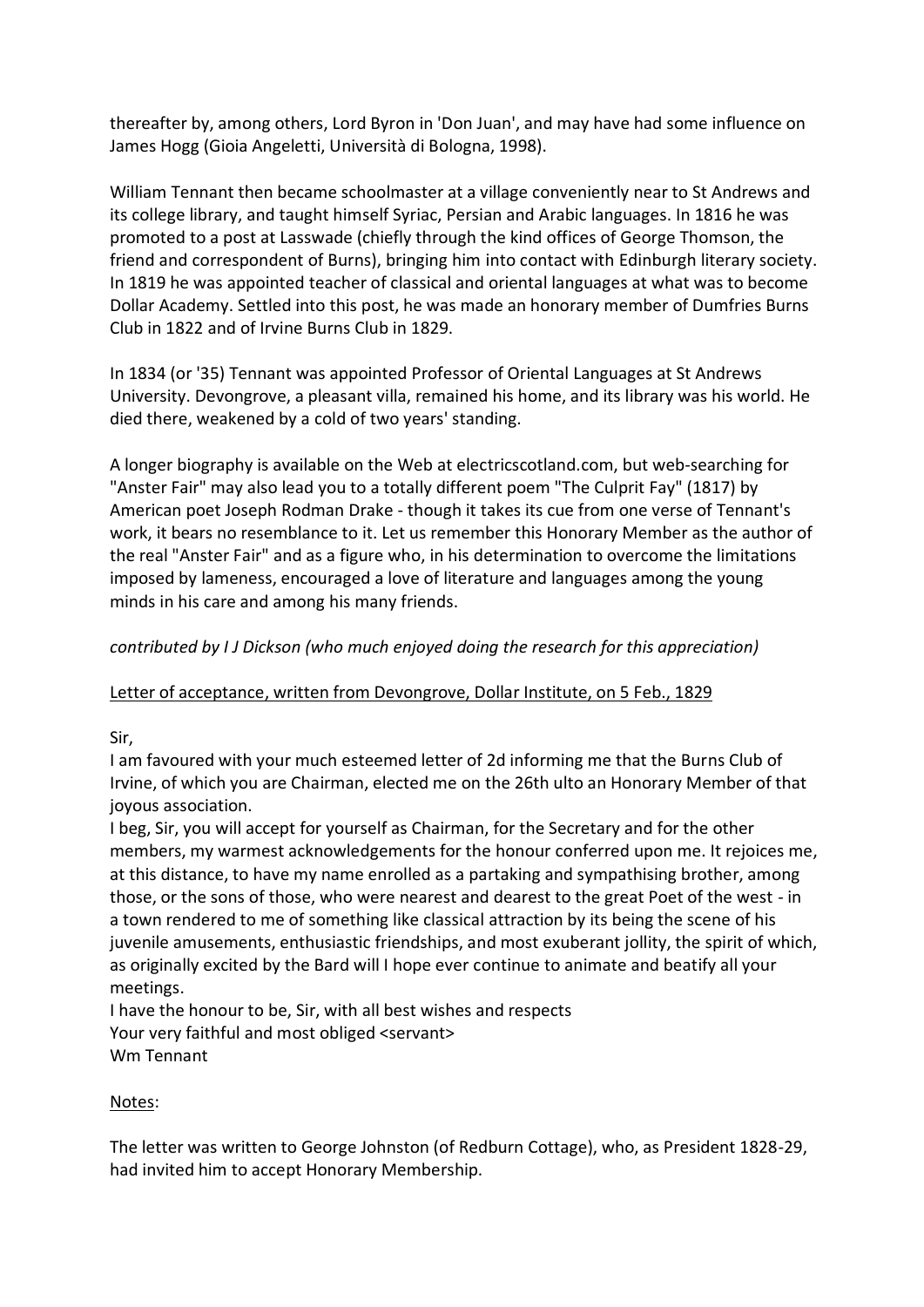(The word 'beatify' is used to mean 'bless'.)

**Tennant's "Anster Fair" - a few stanzas** to give the flavour of the style:

The elf from Maggie Lauder's mustard pot plays the pipes and gets her, and her kitchen, to dance:

He [spoke], and to his wee mouth dewy-wet, His bagpipe's tube of silver up he held, And, underneath his down-press'd arm he set His purple bag that with a tempest swell'd; He play'd and pip'd so sweet, that never yet Mag had a piper heard that Puck excell'd; Had Midas heard a tune so exquisite, By heav'n! his long base ears had quiver'd with delight.

Tingle the fire-ir'ns, poker, tongs, and grate, Responsive to the blithesome melody; The tables and the chairs inanimate Wish they had muscles now to trip it high: Wave back and forwards at a wondrous rate, The window-curtains, touch'd with sympathy; Fork, knife, and trencher, almost break their sloth, And caper on their ends upon the table-cloth.

How then could Maggie, sprightly, smart and young, Withstand that bagpipe's blithe awak'ning air? She, as her ear-drum caught the sounds, up-sprung Like lightning, and despis'd her idle chair, And into all the dance's graces flung The bounding members of her body fair; From nook to nook through all her room she tript, And whirl'd like whirligig, and reel'd, and bobb'd, and skipt.

### **Rev. David Landsborough** (1782-1854)

Dr Landsborough was the well-respected minister, first of the parish of Stevenston from 1811, then, from the time of the disruption in 1843, of the Free Church congregation at Saltcoats until his death in 1854, when he fell victim to cholera while helping to alleviate the suffering of the people of Saltcoats during the plague. His name continues in Saltcoats, though not on the building in which he preached. Born In Dalry, Galloway, he was educated there, then at Dumfries Academy, then gained his D.D. at the University of Edinburgh. While studying for the ministry, he was tutor in the family of Lord Glenluce. As a minister, he won the respect and veneration of adherents of all religious denominations.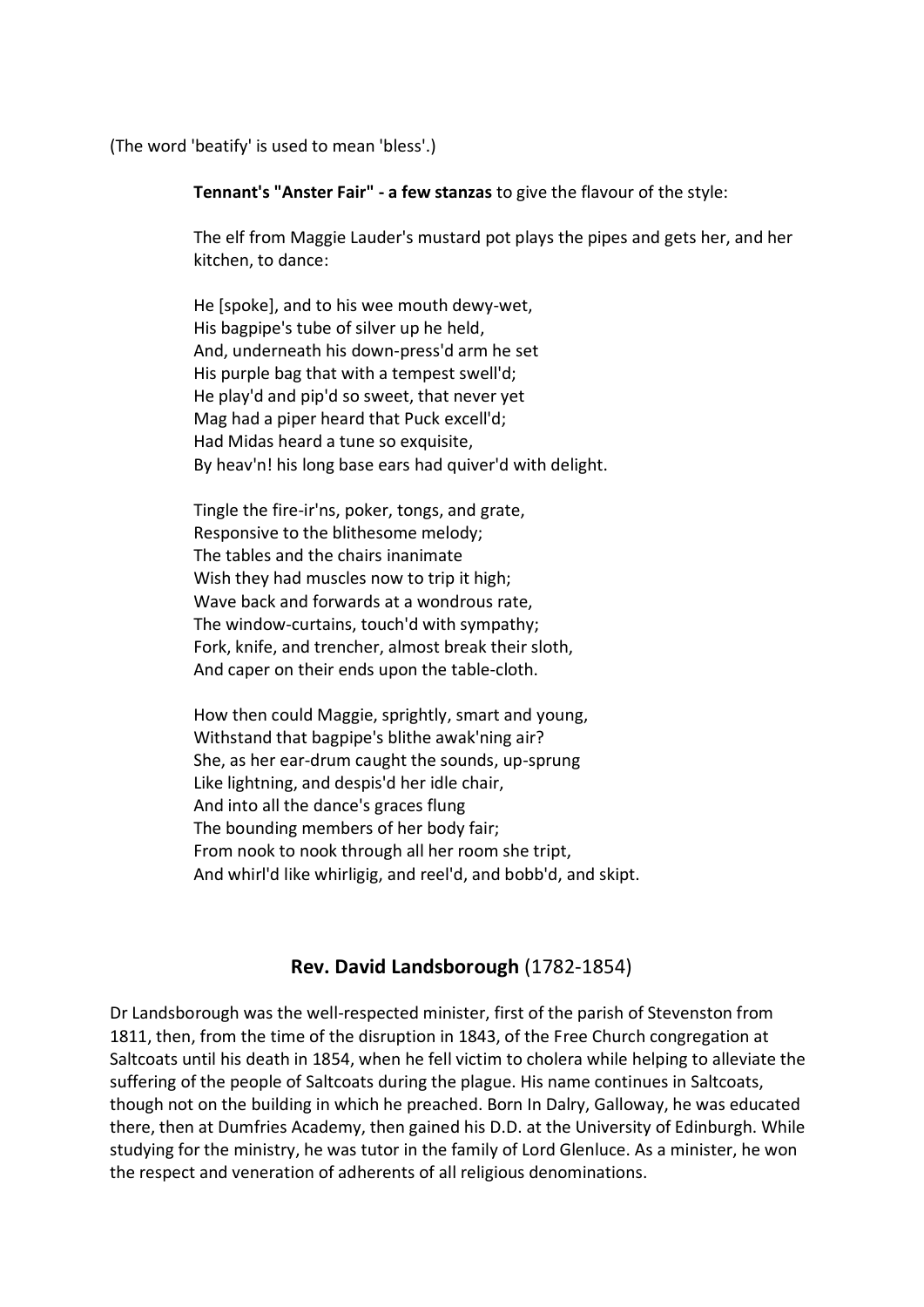His first published work was a poem on "Arran" (Blackwood, 1828); it was this that prompted the members of Irvine Burns Club to offer him honorary membership. However, his overriding interest was in the natural history of the island, his scientific research leading to successful works such as a "Popular History of British Sea-weeds" (1847) and a "Popular History of British Zoophytes", with his research focussed primarily on the Ayrshire and Arran shores. An alga was named after him, and a shell, and he maintained an extensive correspondence with naturalists throughout Britain. He proclaimed the praise of his favourite island in "Excursions", in which he describes its natural history in a very readable manner. He has been described as "a gentleman who is familiar with every mountain, glen and bay in Arran". Therefore, though his honorary membership initially celebrated one poem, it in the end celebrates his life's second calling - careful and loving research on the shores of that unique island.

His son William (1825-86) walked a 12-mile round trip each day to attend Irvine Royal Academy, emigrated to Australia in 1841 and there became a noted explorer, writer and sketcher in the 1850s and 1860s.

Letter of acceptance, written from Stevenston Manse on 4 Feb., 1829

Notes:

The letter was written to George Johnston (of Redburn Cottage), who, as President 1828-29, had invited him to accept Honorary Membership.

# **James Stirrat** (1781-1843)

James Stirrat was (quoting the site www.beith.org) "proud of his position as postmaster in Dalry, Ayrshire, where his local knowledge of the people and the district were a distinct advantage, having been brought up and educated in the town". The postmaster in a small village was respected almost as much as the minister and doctor.

He was a great admirer of Robert Burns, both as a man and a poet, and often contributed verse of his own to local functions in honour of the Bard, although not a formal member of the Dalry Burns Club. He contributed poems to our 1828, 1829 and 1830 Annual Dinners.

The last verse of the poem he wrote for the 1829 anniversary gives a flavour of his work:

He needs nae monumental stanes To keep alive his fame; Auld Granny Scotland and her weans Will ever sing his name. For nae name does Fame record, Nae name ava, By Caledonia mair adored Than Robin's that's awa'.

Letter of acceptance, written from Dalry on 5th Feb., 1829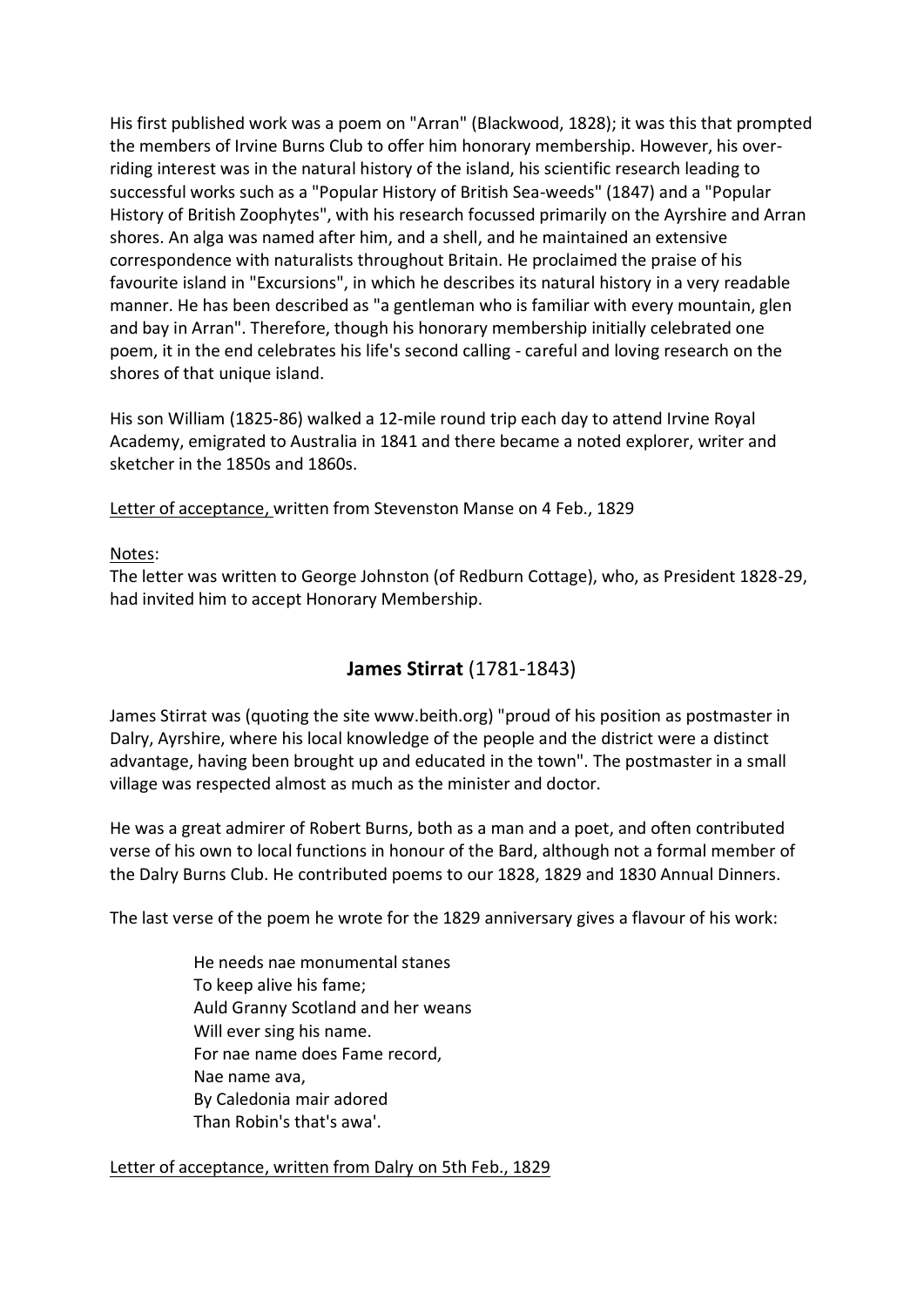Sir,

I have just now reced yours intimating that the Irvine Burns' Club had done me the favour of adding my name to the list of their Honorary Members, for which I beg to make my warmest acknowledgements. That my humble efforts in the literary way should have been so fortunate as to attract the favourable notice of the Gentlemen who form the Irvine Club is, to me, a gratifying circumstance and would be doubly so were I conscious of meriting so flattering a distinction.

I am, Sir, Yours respectfully, James Stirrat

# **Allan Cunningham** (1784-1842)

Born in Dumfriesshire, he claimed to remember Burns recite Tam O' Shanter to his father in 1790. Although apprenticed at the age of 10 to a stone-mason, Cunningham's interest in poetry and song led to his being employed, in 1809, by Robert Hartley Cromek (1770-1812; the English author of Reliques of Robert Burns, 1808 ) to collect ballads for his Remains of Nithsdale and Galloway Song (1810) - instead he sent his own productions (probably with Cromek's knowledge), which were quickly recognised as forgeries. Cunningham then went to London in 1810, where he at first supported himself by journalism, but afterwards, from 1814, was clerk of the works in the studio of Francis Chantrey, the sculptor,until the sculptor's death in 1841.

Donald A Low has written (in Robert Burns: The Critical Heritage): "Several Scots-born writers contributed significantly in this period to the continuously expanding discussion of Burns. Among them . . . Allan Cunningham, in addition to linking a description of the funerals of Burns [which he witnessed in Dumfries in 1796 at the age of 12] and Byron, started to develop criticism of the songs based on knowledge - not always exact - of Burns' local sources of inspiration. . . . While there was general agreement in Scotland about Burns' quality as a poet, many aspects of his work were only beginning to be explored."

It is against this background that Allan Cunningham's honorary membership should be viewed. He had become a well-established editor, poet and journalist in London, publishing, for example, The Songs of Scotland, Ancient and Modern, with introduction and notes, in four volumes in 1825. A drama, Sir Marmaduke Maxwell (1820) and two novels Paul Jones and Sir Michael Scott were beautiful and stirring products of a wild imagination but never achieved public acclaim. The Works of Burns, with notes and a life, in eight volumes, was published after his honorary membership of this Club, in 1834. Snyder (1968) regarded Cunningham's biography as "absolutely unreliable", but we should perhaps appreciate the achievement of those early editors, in popularising and celebrating Robert Burns, rather than apply today's more critical standards too strictly to their publications. Cunningham wrote: "Burns was one of the first to teach the world that high moral poetry resided in the humblest subjects: whatever he touched became elevated; his spirit possessed and inspired the commonest topics, and endowed them with life and beauty."

#### Letter of acceptance, written from Lower Belgrave Place on 7th Dec., 1829